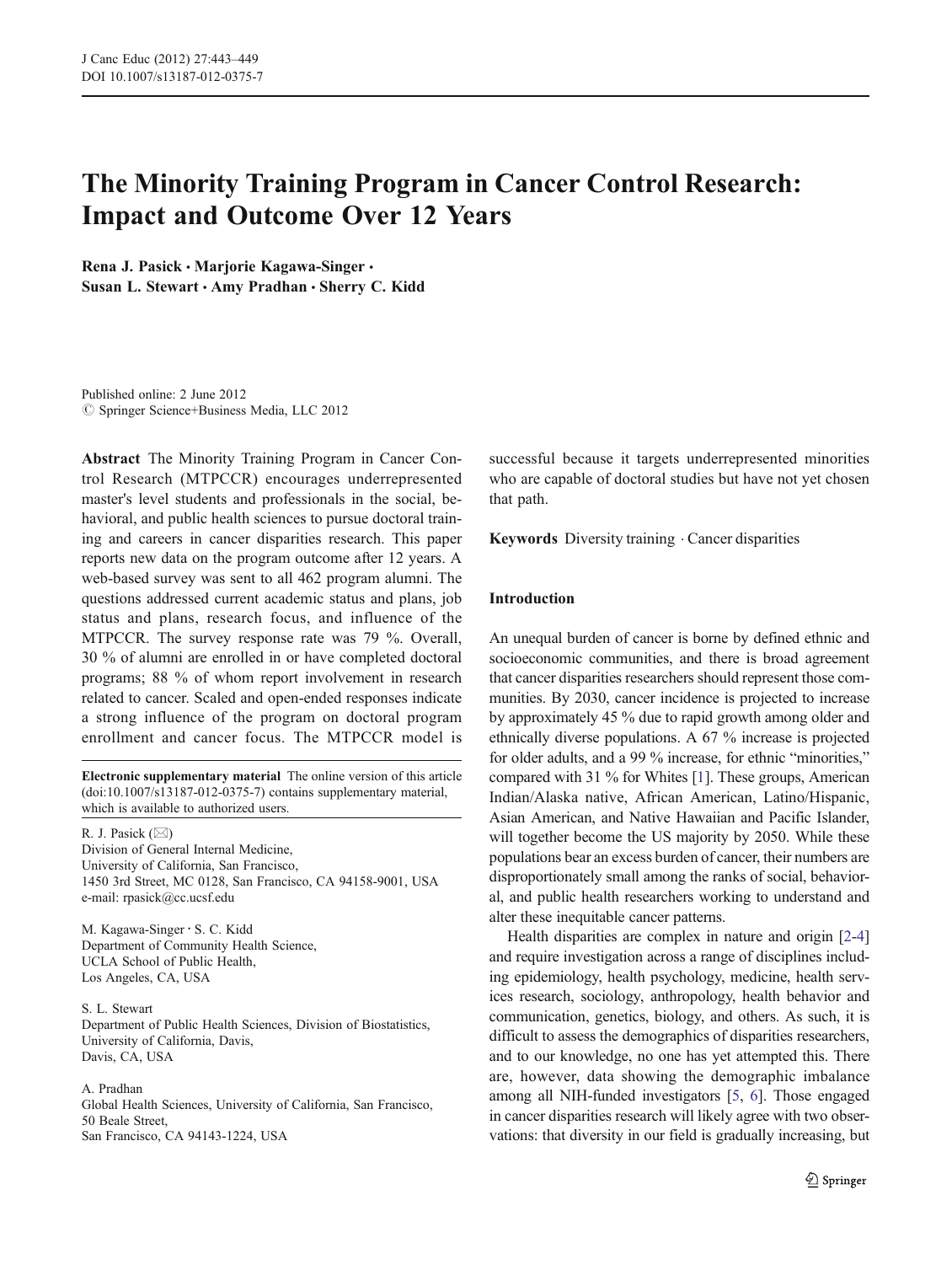there remains a substantial imbalance between the populations who experience disparities and those trained to explain these differences and to intervene. The diversity pipeline in public health and the other cancer-related social and behavioral fields remains only a patchwork of ad hoc investigator-initiated activities that come and go with time-limited funding opportunities, most of which prioritize research first and training second. This is in contrast to the biomedical sciences' diversity training networks that crisscross the nation with intensive and generously funded pipelines from high school to college and beyond [[4](#page-6-0), [7](#page-6-0), [8](#page-6-0)].

To better understand this academic disparity, we look to schools of public health where many cancer disparities researchers train. Table 1 shows the Association of Schools of Public Health demographic data for 2009 [\[9](#page-6-0)] and the distribution for the US population in that year. The most important implication of these data is that the distribution of potential researchers does not parallel that for cancer disparities, which fall most heavily on populations of color and those of limited English proficiency. African Americans who bear the greatest burden of cancer disparities comprise only 12% of master's and 11 % of doctoral students. In addition, Latinos, the fastest growing population in the US, are seriously underrepresented, compared with other groups. While Asian Americans appear over-represented at 14 % and 13 % compared with the US Census for the same period (4 %), these students concentrate in epidemiology and biostatistics and are under-represented in health education and behavioral science. Native Americans comprise less than 1 % of all graduate students.

This academic disparity was the impetus for the National Cancer Institute R25 grant, Increasing Diversity in Cancer Control Research (1998–2001, 2001–2006, and 2006–2012), which established the Minority Training Program in Cancer Control Research (MTPCCR) at the University of California, San Francisco (UCSF), and University of California, Los Angeles (UCLA), to encourage underrepresented minority

Table 1 Race/ethnicity of US population, and graduate students in US Schools of Public Health 2009

|                  | US<br>population<br>$(n=301,461,533)$<br>$(\%)$ | Master's<br>students<br>$(n=14,766)$<br>(%) | Doctoral<br>students <sup>a</sup><br>$(n=4,694)$<br>$\binom{0}{0}$ |  |
|------------------|-------------------------------------------------|---------------------------------------------|--------------------------------------------------------------------|--|
| African American | 12.1                                            | 12.2                                        | 10.9                                                               |  |
| American Indian  | 0.7                                             | 0.7                                         | 0.5                                                                |  |
| Asian American   | 4.3                                             | 13.9                                        | 12.7                                                               |  |
| Latino           | 15.1                                            | 10.6                                        | 6.9                                                                |  |
| White            | 65.8                                            | 62.5                                        | 68.8                                                               |  |
|                  |                                                 |                                             |                                                                    |  |

<sup>a</sup> Among US citizens for whom race is known (Association of Schools of Public Health, 2009 US Census)

master's level students and professionals in the social, behavioral, and public health sciences to go on to the doctorate and to pursue careers in cancer disparities research [[10](#page-6-0), [11](#page-6-0)]. The purpose of this paper is to report MTPCCR's main outcomes in doctoral enrollments and cancer focus from inception in 1998 through 2010.

# The Minority Training Program in Cancer Control Research

An initial 3-year grant was designed to develop and pilot test the MTPCCR four-part model: (1) recruitment, partnerships with local universities that have diverse student bodies and which offer master's training in public health or related disciplines, fostering recruitment of an ethnically diverse cohort of 20–25 master's level students- faculty liaisons identify eligible students and encourage them to apply; (2) summer institute, wherein, the core of the program is a 5-day summer institute, "careers in cancer control research," featuring approximately 25 role model "minorities" and/or cancer disparities researchers who showcase the need and potential across the spectrum of cancer disparities research from prevention through survivorship. Also included in the summer institute are underrepresented doctoral students and admissions faculty who explain the application process and provide guidance on successful applications, an expert on financing a doctoral education, a writing workshop geared to application statements and written feedback on each individual's statement submitted as part of the MTPCCR application, and sensitive, frank, and in-depth discussions of the challenges facing graduate students of color—all presented in a variety of formats that emphasize interaction among participants and with faculty. Didactic presentations are interspersed with interactive exercises that enable students to express the meaning of their cultures, to share achievements and challenges, and to relate to one another at a surprisingly deep level given the brevity of the program; (3) internships, wherein, every year in each location, 4–8 participants are selected for paid summer internships with cancer disparities researchers based on preceptor– intern matches. A match consists of compatible mentor–intern research interests and the extent to which intern's skills are appropriate for the project, and/or the prospective internship offers the training desired by the student. MTPCCR internships must be associated with a study that focuses on cancer disparities and/or where the preceptor is a "role model" (minority) researcher. In addition to the requirement for the match and the specific disparity/diversity criteria, the number of available internships is limited by stringent guidelines which are designed to ensure that interns have a meaningful research experience; (4) doctoral incentive awards, wherein, needbased doctoral application support awards (DASA) of up to \$2,000 each are awarded annually to alumni who are in the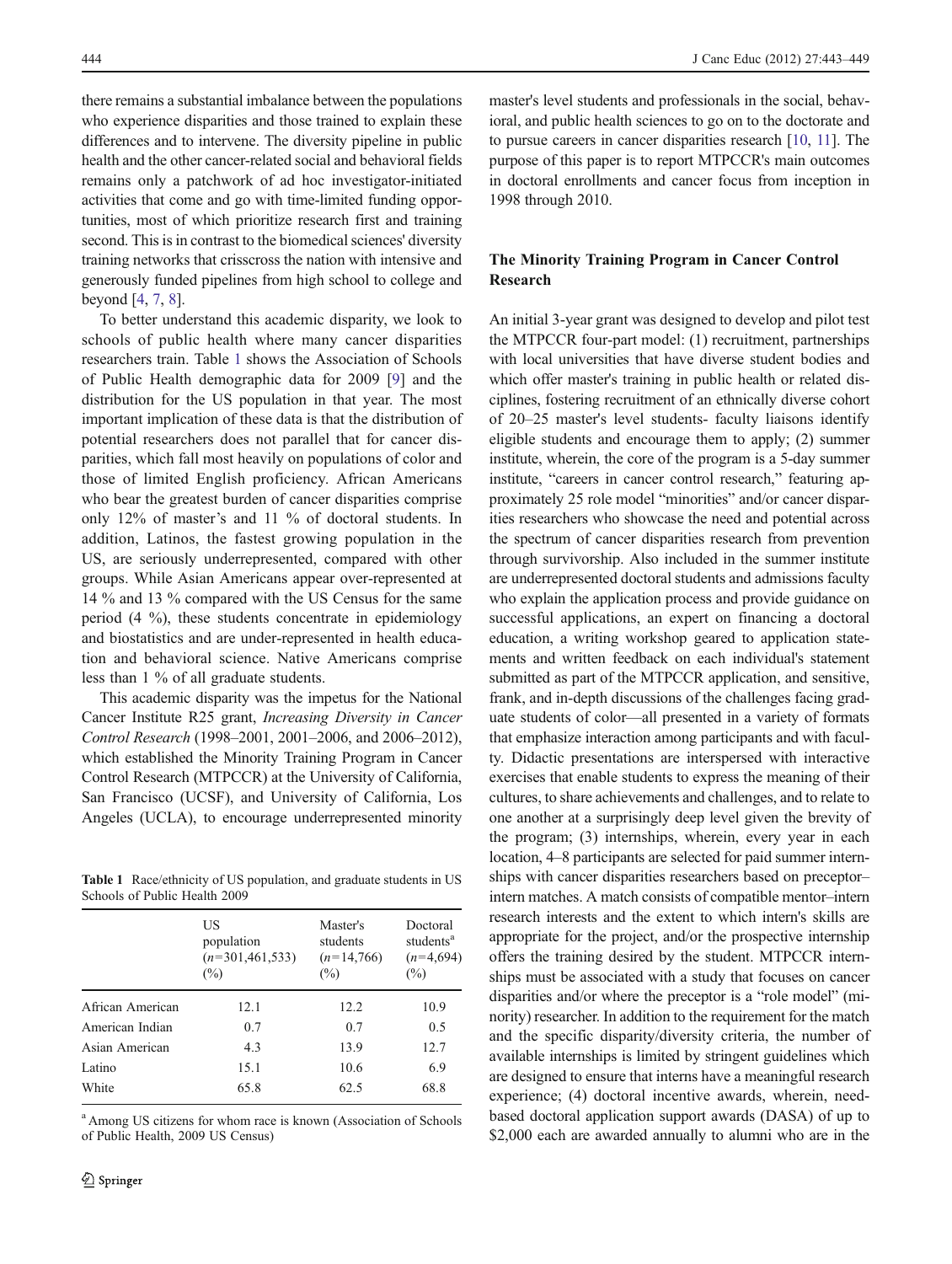process of applying to doctoral programs. Funded by each program's institution, the DASA is intended to help offset costs such as graduate record examination (GRE) preparation, campus visits, and application fees. Eligibility criteria include prior MTPCCR participation (any year), commitment to apply to a health science doctoral program during the coming application cycle, and demonstration of financial need. To date, 45 alumni have received awards totaling \$60,192.

The MTPCCR model also includes a multifaceted evaluation plan to closely track participants and to document implementation of all components (process evaluation using multiple data collection tools, procedures, and data bases), initial impact (participant satisfaction and change in intention to apply to a doctoral program), and main outcomes (actual doctoral program enrollment and pursuit of a cancer research career). Eligibility criteria for participation in the MTPCCR are: minority (defined as those communities who experience an excess or unknown burden of cancer and who are underrepresented in the field of cancer control research) student in a master's level health program (must complete first year of master's program by the start of the summer institute) or master's trained health professional, good academic standing (minimum "B" average), and strong verbal, written, interpersonal, and organizational skills. Current doctoral students or those already accepted into doctoral programs are not eligible.

The initial expectations that there would be a few participants in each class with the ability and willingness to go on for the doctorate were far exceeded in the pilot phase, and participants have consistently responded with an outpouring of emotion and appreciation for the program [[10](#page-6-0)]. To assess the sustainability of the model, the first competing 5-year renewal (2001–2006) sought to establish and test a replication at UCLA and to maintain the original program. The replicability of the program was subsequently demonstrated in that all components were faithfully implemented at UCLA, achieving the same magnitude of impact [\[11\]](#page-6-0). This was an initial step in a phased process of dissemination: the setting was new, but the two programs operated together under one grant, and members of the original faculty were involved with the new program. Since 2001, the two programs have operated in parallel with all components in place in both locations. The second 5-year renewal (2006–2011) sought to test the robustness of the model by disseminating it further from the original program, with a new team and independent funding. Because MTPCCR results showed that, among the major ethnic groups participating in the program, African Americans and Asian Americans consistently went on to the doctorate at higher rates than did Latinos; a partnership was established with experts in Latino cancer disparities at the University of Texas Health Science Center in San Antonio (UT). The UT team obtained funding for an adaptation of the model exclusively targeting Latinos, Éxito! Latino Cancer Research Leadership Training (2010–2015, A. Ramirez, PI).

#### **Methods**

Records of doctoral acceptances, enrollments, and graduations were maintained over the years from prior surveys and direct communication with individual alumni. This information was combined with data from the 2011 survey to yield the current total number of participants who went on to the doctorate, our main outcome. All MTPCCR alumni from class years 1999 through 2010 were sent emails asking them to complete the web-based survey.

The survey was tailored according to five academic and career stages: (1) currently enrolled as a student in a master's degree program; (2) graduated with a master's degree; (3) currently enrolled as a student in a doctoral degree program; (4) enrolled, but did not complete (dropped out) doctoral degree program; and (5) graduated with a doctoral degree. Current master's students were asked about their intention to apply to doctoral programs; $<sup>1</sup>$  current doctoral students</sup> responded to questions about their program and planned or current research, and doctoral graduates were asked about their dissertation topic and current work. (The survey instrument is available electronically).

The survey also included the following domains: influence of the MTPCCR on academic choices, cancer focus of work or research, and a list of presentations and publications on which alumni have served as author or coauthor. The instrument consisted of quantitative scaled items and open-ended elaboration of numerical responses. For example, alumni were asked: "How much did your participation in the MTPCCR Summer Institute influence your decision to apply to a doctoral program?" with response options on a ten-point, Likerttype scale (1=negative influence and 10=positive influence) followed by "Please explain." Cancer focus among master's or doctoral graduates currently employed was measured by this question: "Your job [or research] may pertain to cancer either directly (e.g., tobacco control, mammography, and cancer patient navigation) or indirectly (e.g., promotion of fitness or nutrition, end of life care, health literacy, language access, social determinants, etc). How much of your job/research would you say pertains to cancer? All, Most, Some, None." This was followed by the question, "How much did the MTPCCR affect your interest in cancer-related work?"  $(1=$ negative influence,  $5$ =neutral, and  $10$ =positive influence) and "Please explain." Frequencies were computed for all study variables, and means were computed for numeric variables. Associations between categorical variables were

<sup>&</sup>lt;sup>1</sup> We previously validated our measure of intention to apply among all alumni who were 5 years past their summer institute  $(n=130)$ . Testing their post-institute rating of intention to apply to a doctoral program (1–10 scale, 10 being strongly intend to apply), comparing those who enrolled and those who did not, the mean score of those who entered a doctoral program within 5 years was 9.4 vs. 8.0 for those who did not  $(p=0.0003)$ .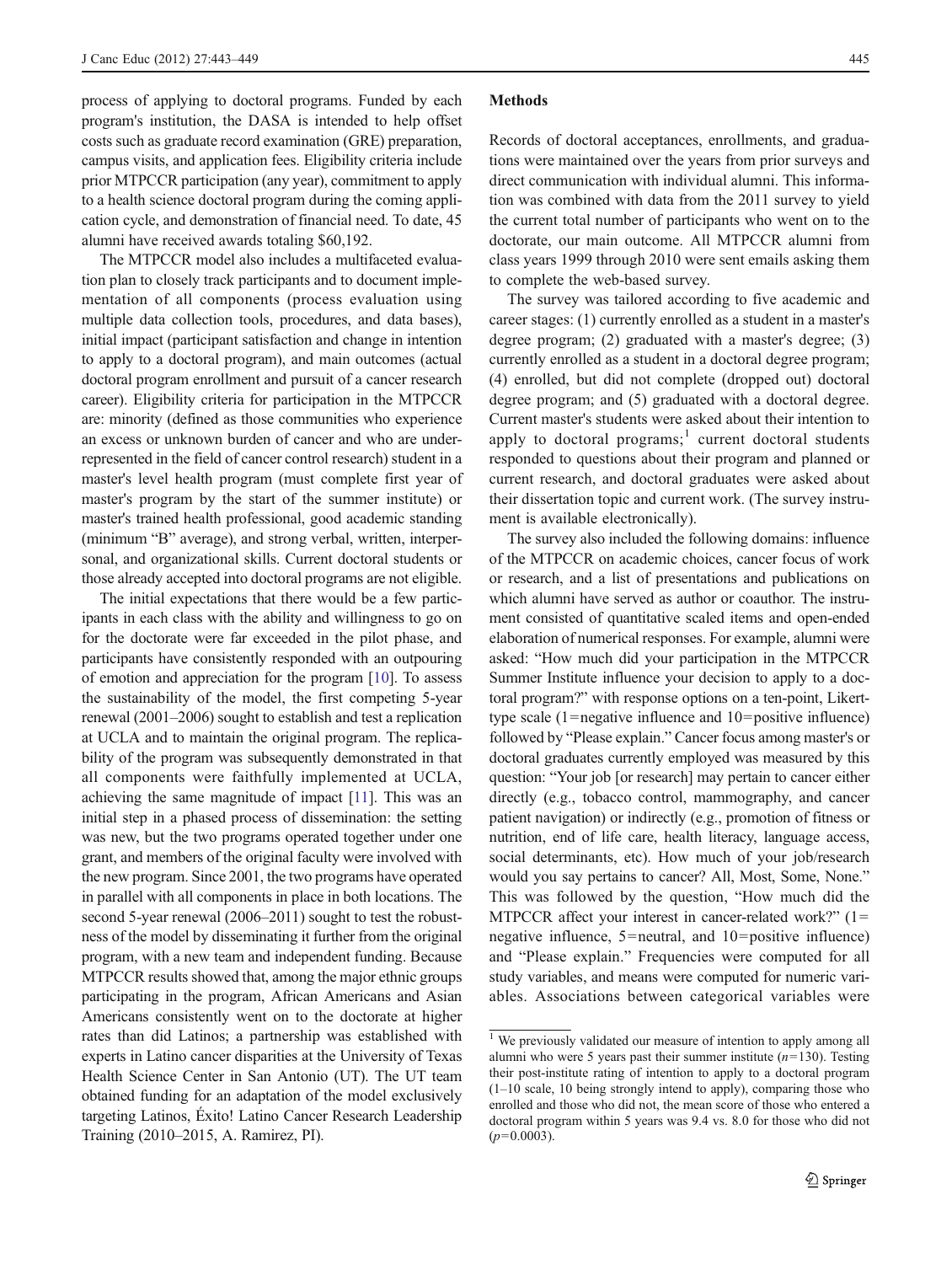assessed using chi-square tests. All evaluation methods were reviewed and approved by the committees on human research at UCSF and UCLA.

# **Results**

In all, 367 out of 462 alumni completed the alumni survey, a 79 % response rate. Every class dating back to the first year, 1999, was represented with 30 % responding from the first class.

#### Participant Diversity and Doctoral Enrollment

The race/ethnic diversity of participants in the combined UCSF–UCLA programs for all years, taken from initial applications, is shown in Table 2. Asian Americans constitute the largest group in Northern California; African Americans, Asian Americans, and Latinos are equally represented in Southern California.

Considerable diversity is evident among the Asian American subgroups: Asian Indian, 23; Bangladeshi, 2; Burmese, 2; Chinese, 45; Filipino, 40; Hmong, 6; Japanese, 7; Korean, 11; Laotian, 2; Nepalese, 3; Sri Lankan, 2; Taiwanese, 7; Thai, 2; and Vietnamese, 15. Those who reported their background as "Other" were African, African French/Black, Guyanese/Black, Armenian (2), Assyrian, Bangladeshi, Palestinian, Persian, Middle Eastern (2), Paraguayan/Ukrainian, and Iranian. Also, meeting the eligibility criteria are gays and lesbians of any ethnicity (3). Subgroup data are important because, while Asians are not considered underrepresented in biomedical research, members of Asian American subgroups are underrepresented in the social and behavioral sciences compared with epidemiology and biostatistics [\[5](#page-6-0)].

Table 2 also shows our main outcome: overall, 139 alumni (30 %) went on to doctoral programs including 36 % of African American, 33 % of Asian American, and 12 % of Latino alumni.

All alumni participated in the summer institute. Table [3](#page-4-0) shows the proportion who took part in the other two components, the internships and receipt of the DASA, as well as the level of doctoral enrollment associated with each category of participation. These include: (1) summer institute (SI) only, (2) SI plus internship (no DASA), (3) SI plus all internships (with and without the DASA), (4) SI plus DASA (no internship), (5) SI plus all DASAs (with and without internships), and (6) SI plus internship and DASA. Among participants in the SI only, the largest proportion of all alumni, 22 % went on to the doctorate compared with 43 % for those who also had internships  $(p=0.0003)$ .

Since 1999, the annual MTPCCR rate of alumni doctoral enrollment has risen steadily from 3.8 to 30 %. Currently, there are 95 enrolled doctoral students and 44 doctoral graduates. The greatest concentration of doctoral alumni is in health promotion/health education/health behavior/community health (18.3 %), and second is epidemiology (14.7 %). This is notable because participants who came from master's programs in health promotion were significantly less likely to be planning a career in research when they entered their master's program compared with those in epidemiology and biostatistics (health promotion 30 %, epidemiology/biostatistics 53 %, and other 51 %;  $p=0.007$ ).

Other fields represented are community nursing, health services research, psychology, anthropology, and a wide range of social science and health fields. Also included in these numbers are six alumni who went to a medical school and one who went to a dental school. MTPCCR alumni attend universities all over the country including UCLA,

Table 2 MTPCCR participants and doctoral students/graduates by program site and race/ethnicity 1999–2011

|                       | Participants                     |     |                                      |     |        | Doctoral students/graduates |        |     |
|-----------------------|----------------------------------|-----|--------------------------------------|-----|--------|-----------------------------|--------|-----|
|                       | Program site                     |     |                                      |     | Total  |                             |        |     |
|                       | Northern California<br>1999-2010 |     | Southern California<br>$2003 - 2010$ |     |        |                             |        |     |
|                       |                                  |     |                                      |     |        |                             |        |     |
|                       | $(\%)$                           | (n) | $(\%)$                               | (n) | $(\%)$ | (n)                         | $(\%)$ | (n) |
| African American      | 27                               | 71  | 32                                   | 62  | 29     | 133                         | 36     | 50  |
| American Indian       | 2                                | 5   | 3                                    | 6   | 2      | 11                          | 3      | 4   |
| Asian American        | 43                               | 114 | 30                                   | 59  | 37     | 173                         | 33     | 46  |
| Pacific Islander      |                                  | 2   | 2                                    | 4   | 1      | 6                           |        | 2   |
| Latino                | 18                               | 47  | 27                                   | 52  | 21     | 99                          | 12     | 17  |
| Other/mixed ethnicity | 10                               | 27  | 7                                    | 13  | 9      | 40                          | 14     | 20  |
| Total                 | 100                              | 266 | 100                                  | 196 | 100    | 462                         | 100    | 139 |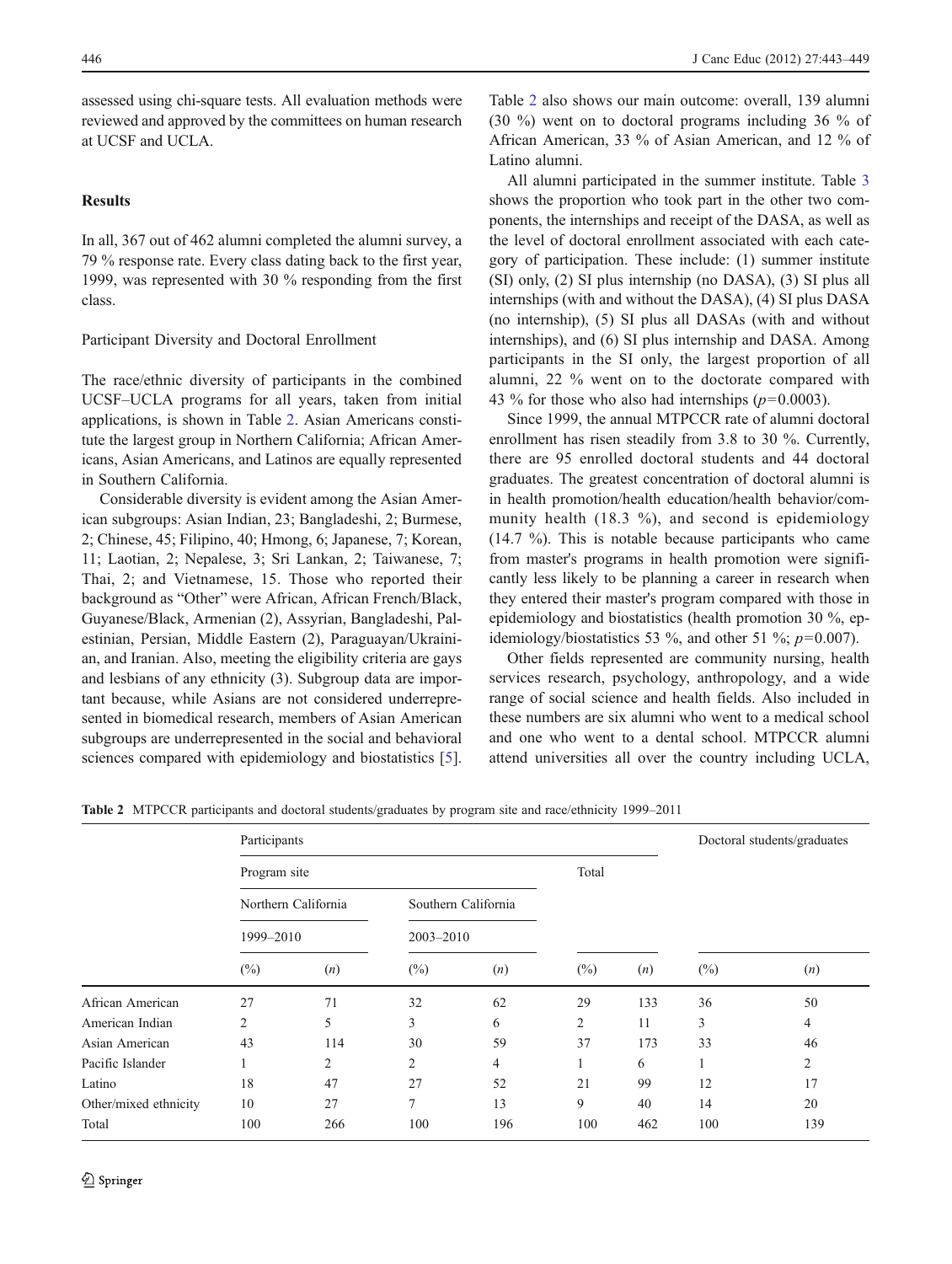<span id="page-4-0"></span>Table 3 Enrollment in doctoral programs by participation in MTPCCR components

|                                                        | All alumni<br>(n) | Entered doctorate<br>(n) | $(\%)$ |
|--------------------------------------------------------|-------------------|--------------------------|--------|
| All alumni                                             | 462               | 139                      | 30     |
| Summer institute only                                  | 325               | 70                       | 21.5   |
| $SI+internship$ (no $DASA^a$ )                         | 89                | 31                       | 34.8   |
| SI <sup>+</sup> all internships<br>(with/without DASA) | 109               | 47                       | 43.1   |
| SI+DASA only<br>(no internship)                        | 28                | 19                       | 67.8   |
| SI <sup>+</sup> all DASAs<br>(with/without internship) | 48                | 35                       | 73     |
| SI+DASA+internship                                     | 20                | 16                       | 80     |

<sup>a</sup> While the availability of the DASA could be one of many factors in the decision to apply, it is not a primary impetus, because eligibility for the DASA requires proof of doctoral program application and expenses. The DASA eliminated financial barriers to applying among those who already wanted to do so and also affected the number of applications an individual could submit, increasing prospects for acceptance

24; UCSF, 11; University of California (UC) in Berkeley, 10; Harvard, 7; University of Washington in Seattle, 7; USC, 5; University of North Carolina at Chapel Hill, 5; UC Davis, 3; and University (U) of Michigan, 3. Other schools with two alumni are Columbia, UC San Diego, U of Hawaii, U of S. Florida, Loma Linda, Tulane, U of Michigan, and Claremont Graduate University.

Of the 44 alumni who have graduated with their doctorate, 33 completed the survey  $(75 \%)$ ; 24 of them  $(73 \%)$ reported a current job that involves research including university faculty (7), postdoctoral fellows (10), and other positions such as research scientist at independent research or health care organizations as well as health departments (25). An additional nine alumni (1.9 %) started, but did not complete doctoral programs.

Among current master's students and master's graduates, 122 (56 %) reported that they intend to apply to doctoral programs. In fact, while some participants go from the summer institute directly into the doctoral application process, others take many years to get to this point. The majority of doctoral matriculants (69 %) enrolled within 2 years of completing the program; eight alumni took 5 or more years, and the longest period was 9 years. Still, this last individual strongly attributed her decision to participation in the program.

In addition to motivating many to go on for the doctorate, it has been clear that the program also assists some participants to determine that the doctorate is not the right path for them. Of the 25 master's graduates who reported that they are certain they will not go on to the doctorate, the reasons given included cost and loss of income, the burden of existing student loan debt acquired in the course of their master's studies, disruption to family, and satisfaction with

their current work. Several, nevertheless, indicated that the program piqued their interest in research and that they would pursue opportunities to engage in cancer disparities studies as project coordinators and research associates.

#### Program Impact

Overall, 81 % of current doctoral students reported that the program had a strong influence on their decision to do so (8 or higher on a scale of 1–10). Program impact was also vividly illustrated by qualitative responses such as these:

- & "I was so inspired and educated by this incredible program! I was not really considering a doctorate when I entered, and left knowing that, as a doctoral researcher, I can really be a change-maker."
- "MTPCCR has shown me that I'm worthy and capable of pursuing a doctoral degree. I feel more equipped now than ever with the skills and tools needed to be successful in applying for a doctoral degree."

To assess whether participants took part in the MTPCCR because they were already planning to go on for the doctorate, we asked all alumni: "What was your objective when you first entered your master's program? (career in public health practice, career in research, and other career objective)," and of current doctoral students, "How much did your participation in the MTPCCR Summer Institute influence your decision to apply to a doctoral program?" (One, negative influence; five, neutral; and ten, positive). Fifty-nine percent  $(n=210)$  of all alumni entered master's program for a career in public health practice, and 30 %  $(n=108)$ , for careers in research. Of those who did plan to pursue research, we asked, "At that time, were you planning to go on to the doctorate?" Twenty-nine percent of those (31) said no, and 71 % (76) said yes. Importantly, even among those who were intending to go on, qualitative responses showed that many had doubts about their ability to go on, and that the program gave them the confidence and the tools to successfully apply.

Among those who reported intending to go on to the doctorate from the time they started their master's program  $(n=76)$ , qualitative responses showed that the program gave many the confidence and the tools to follow through on those plans. Typical of those responses are these:

- & "I have always loved school and learning. I always thought about going to the highest level of education in my field, but no one in my family nor anyone in my closest social circle had reached such level. Therefore, I had a lot of questions about what a doctorate truly was, what it would allow you to do and how to go about it."
- "While I was already thinking about doctoral work before attending the MTPCCR, it gave me the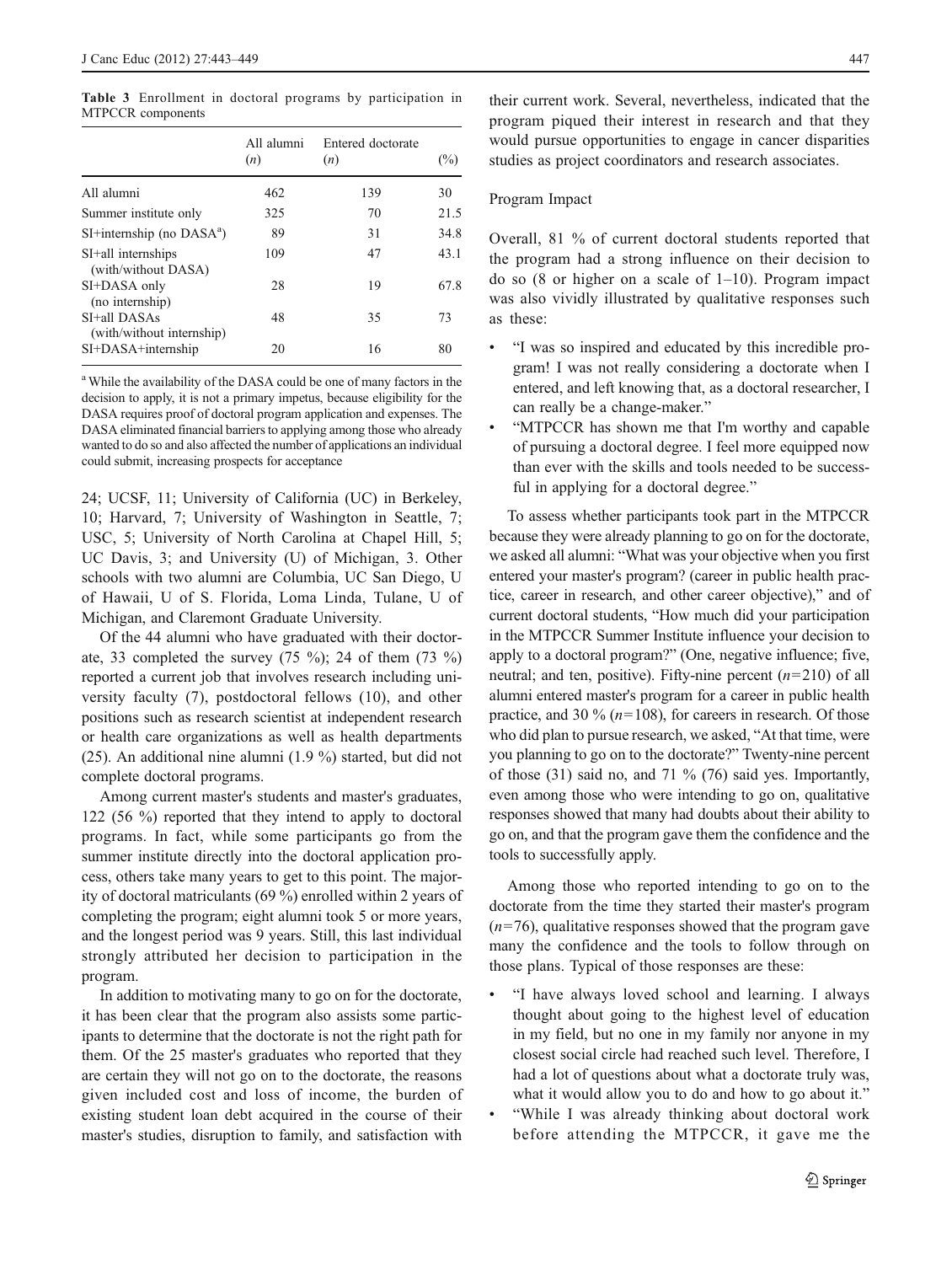<span id="page-5-0"></span>framework and structural concept to feel confident in applying. The experience highlighted and acknowledged a lot of the concerns that I had already raised to myself; it showed me that my concerns were both legitimate and not uncommon. The commitment to doctoral studies still feels like a very large life decision, but meeting others at the MTPCCR and those who already hold their doctorates helped to define the picture more clearly."

Qualitative responses revealed other ways the MTPCCR helped doctoral matriculants including the fact that many could not have applied without the DASA (financial support for campus visits, GRE test preparation, application fees, etc): "Having the opportunity to apply for the DASA Award was a major determining factor for my applying to doctoral programs as I was in no position to do so, otherwise. I am glad to have been a successful applicant and I will be starting the DrPH in Preventive Care…. in the fall." Among 48 DASA recipients, 35 (73 %) enrolled in doctoral programs.

#### Engagement in Cancer Research

About 60 % of current doctoral students reported that their interest in cancer increased, following the summer institute. The average change was a 1.5-point increase on a ten-point scale  $(p<0.001$ ; zero and negative changes are included in the average). The extent to which the research of doctoral students and graduates pertained to cancer was rated as "some" by 88 % and "most" or "all" by 62 %. For current master's students and graduates who are employed  $(n=185)$ , 43 % chose "most" or "all" (Table 4).

Another important indicator of cancer focus is publications and presentations by alumni related to cancer. A total of 244 cancer-related publications were written by 45 alumni from 2006 to 2011. In addition, alumni were authors on

Table 4 Proportion of job/research pertaining to cancer MTPCCR Alumni Survey 2011

|      | Frequency                                 | (%)  | Cumulative |        |  |
|------|-------------------------------------------|------|------------|--------|--|
|      |                                           |      | Frequency  | $(\%)$ |  |
|      | Master's students and graduates' jobs     |      |            |        |  |
| A11  | 46                                        | 25.0 | 46         | 25.0   |  |
| Most | 33                                        | 17.9 | 79         | 42.9   |  |
| Some | 69                                        | 37.5 | 148        | 80     |  |
| None | 36                                        | 19.6 | 184        | 100    |  |
|      | Doctoral students and graduates' research |      |            |        |  |
| A11  | 47                                        | 42.3 | 47         | 42.3   |  |
| Most | 22                                        | 19.8 | 69         | 62.2   |  |
| Some | 29                                        | 26.1 | 98         | 88.3   |  |
| None | 13                                        | 11.7 | 111        | 100    |  |

207 cancer presentations, and 37 of these talks were given by the reporting alumnus/alumna.

### Discussion

While the original intent was to serve master's level students in the local regions, the MTPCCR has become a national program, drawing 30 % of participants from outside California and sending doctoral students to high-ranking schools all over the country. The Minority Training Program in Cancer Control Research taps an ethnically diverse segment of the academic pipeline that is not otherwise encouraged toward doctoral preparation and careers in research. The MTPCCR model targets underrepresented master's level minorities to instill confidence that they can succeed in doctoral work and to fuel their interest in cancer disparities research by demonstrating how they themselves fit into the picture as part of the solution to the health disparities.

Our main outcome, the rate of matriculation of doctoral programs, has risen steadily over the last 13 years. The quantitative and qualitative data from the 2011 alumni survey demonstrate the strong influence of the program on participants' plans for careers in cancer research. However, in the absence of a randomized controlled trial, which is not feasible in this situation, we cannot claim with certainty that the successful outcome is a direct result of program's components.

Through a broad literature review on diversity training, we believe that there are no programs similar to MTPCCR that exclusively target underrepresented master's level students/professionals in the social/behavioral sciences and public health to encourage doctoral enrollment and careers in research. This "short course" model evokes highly positive responses from participants because it supports minorities who are capable of doctoral studies, but have not yet chosen that path. The success of the MTPCCR replication at the UCLA and the recent implementation at UT suggest that wherever there is diversity at master's level, this program could be conducted with the potential to motivate underrepresented master's level students on to the doctorate.

Acknowledgments This program is funded by National Cancer Institute, grant # 5R25CA078583. We would like to thank all our alumni for their responsiveness to our data requests and support of the program.

#### References

- 1. Smith BD, Smith GL, Hurria A, Hortobagyi GN, Buchholz TA (2009) Future of cancer incidence in the United States: burdens upon an aging, changing nation. J Clin Oncol 27(17):2758–2765
- 2. Haynes MA, Smedley B (eds) (1999) The unequal burden of cancer: an assessment of the NIH research and programs for ethnic